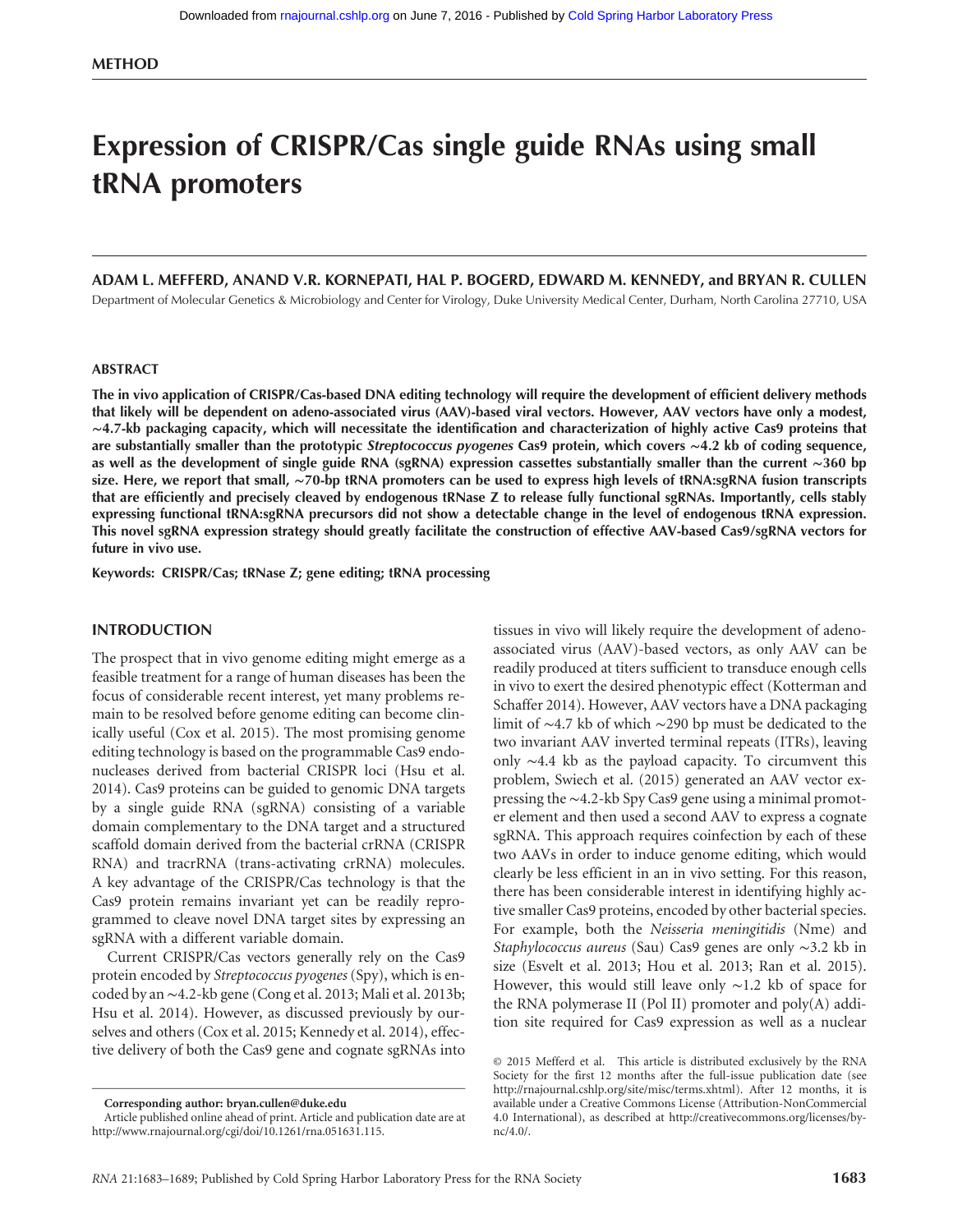#### Mefferd et al.

localization signal (NLS) required for Cas9 nuclear import, the sgRNA, and the RNA polymerase III (Pol III) promoter required for sgRNA transcription. In many cases, two or more sgRNAs would be desirable, for example, to allow versions of Cas9 mutated to cleave only one strand of a target DNA sequence, so-called Cas9 nickases, to induce DNA cleavage by nicking two closely adjacent sites on opposite strands of the DNA duplex (Cong et al. 2013; Mali et al. 2013a; Ran et al. 2013).

Previous work has focused on using the U6 Pol III promoter to drive sgRNA transcription (Cong et al. 2013; Mali et al. 2013b; Kennedy et al. 2014; Swiech et al. 2015). The U6 promoter, while very effective, is ∼254 bp long and two U6 promoters would therefore require more than 10% of the entire packaging capacity of an AAV vector. Moreover, the U6 promoter requires transcribed sgRNA sequences to initiate with a "G" residue, which either restricts the number of available targets or introduces a single base mismatch to the DNA target. It is therefore desirable to identify equally effective Pol III-dependent promoters that are both smaller than U6 and lack this sequence requirement. Here, we report that tRNA promoters, of human or viral origin, can be used to express high levels of sgRNAs specific for a wide range of DNA targets and bacterial Cas9 proteins.

#### RESULTS

We have previously demonstrated that mouse γ-herpesvirus 68 (MHV68) encodes several ∼60-nt long premicroRNA (pre-miRNA) molecules that are initially transcribed as a fusion transcript consisting of a 5′ viral tRNA moiety fused to a 3′ pre-miRNA hairpin (Bogerd et al. 2010). These precursor RNAs are then precisely separated into a 5′ tRNA and a 3′ pre-miRNA upon cleavage by cellular tRNase Z, which functions to define the 3′ end of cellular tRNAs. We have also demonstrated that human tRNAs, when fused to a pre-miRNA hairpin, give rise to both the pre-miRNA intermediate and a functional mature miRNA and that this again requires processing by endogenous tRNase Z. We therefore wondered whether human tRNAs could also be used to generate sgRNAs via a precursor tRNA fusion intermediate, as schematically shown in Figure 1A. When compared with previously described tRNA:pre-miRNA fusion transcripts, this tRNA:sgRNA fusion differs in that the sgRNA is both significantly larger (∼101 vs. ∼60 nt) and folded into a more complex secondary structure.

Initially, we generated fusion transcripts consisting of a human glutamine or histidine tRNA, or an MHV68 tRNA (M1- 7), linked to previously described Spy Cas9 sgRNAs specific for the human papillomavirus serotype 18 (HPV-18) E6 or E7 gene (Kennedy et al. 2014). Indicator plasmids consisting of these viral DNA target sequences inserted 3′ to a translation initiation codon and 5′ to the firefly luciferase (FLuc) gene, constructed as previously described (Kennedy et al. 2014, 2015), were then cotransfected into 293T cells along with a



FIGURE 1. Streptococcus pyogenes sgRNAs can be expressed at similar levels using tRNA or U6 promoters. (A) Schematic of a human glutamine tRNA–sgRNA fusion with the predicted tRNaseZ cleavage site indicated. The "N" residues represent the variable sgRNA targeting sequence. (B) Relative luciferase activity in 293T cells cotransfected with plasmids expressing the Spy Cas9 protein and sgRNAs specific for the HPV-18 E6 or E7 genes or a negative control sgRNA (Neg), and their cognate indicator plasmids. sgRNAs were expressed from either the U6 promoter or the indicated tRNA. Average of three experiments with SD indicated. (C) Northern blot of Spy sgRNAs recovered from 293T cells transfected with a plasmid expressing Spy Cas9 and sgRNAs specific for the HPV-18 E7 gene expressed from either a U6 or tRNA promoter. Endogenous cellular U6 RNA served as a loading control.

plasmid encoding Spy Cas9 and an sgRNA linked to either a tRNA or U6 promoter as well as a Renilla luciferase (RLuc) based internal control plasmid. Cells were harvested at 72 h post-transfection and FLuc and RLuc levels determined. As shown in Figure 1B, we observed effective and comparable knockdown of both the E6- and E7-based indicator constructs by not only the U6 promoter-based sgRNA expression vector but also by the vectors based on the  $tRNA<sub>GLN</sub>$  and  $tRNA<sub>M1-7</sub>$ promoters, while the  $tRNA_{HIS}$  vector appeared slightly less effective. Analysis of the predicted Cas9 cleavage site in the indicator plasmid, using the Surveyor endonuclease to detect introduced insertion or deletion (indel) mutations, detected such mutations in DNA recovered from the cultures cotransfected with all four sgRNA expression plasmids but not in the control culture, as expected (Supplemental Fig. S1).

We next analyzed the expression level of the E7-specific sgRNA in the transfected 293T cells using a Spy sgRNA scaffold-specific probe. As shown in Figure 1C, we saw comparable levels of the mature E7-specific sgRNA produced by the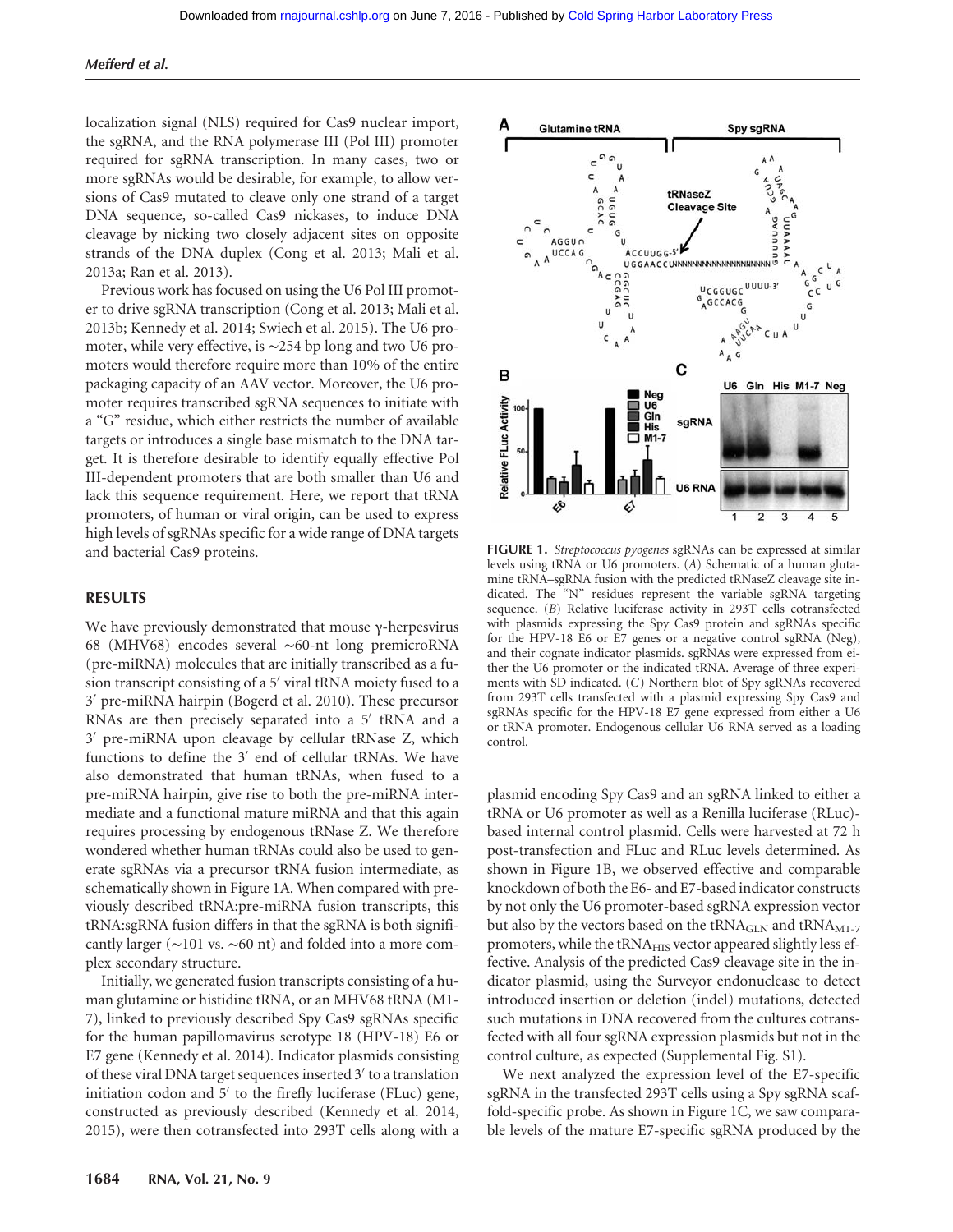U6, tRNA<sub>GLN</sub> and tRNA<sub>M1-7</sub>-based vectors but far less from the tRNA<sub>HIS</sub>-based vector. The fact that the tRNA<sub>HIS</sub>-based vector nevertheless gave rise to a significant repression of a cognate indicator plasmid (Fig. 1B) demonstrates that even low levels of a functional Cas9/sgRNA complex are able to exert a significant phenotypic effect in this cell-based assay. While we did not observe detectable levels of the predicted ∼175-nt tRNA:sgRNA fusion transcript in the cultures transfected with the tRNA<sub>GLN</sub> or tRNA<sub>HIS</sub>-based vectors, a trace amount was observed in the culture transfected with the  $tRNA<sub>M1-7</sub>$  based vector (Fig. 1C, lane 4).

To extend these studies to a distinct smaller Cas9 protein with a different sgRNA scaffold, we next analyzed the expression and function of Nme Cas9 sgRNAs transcribed using the U6 or tRNA promoters (Esvelt et al. 2013; Hou et al. 2013). The Nme sgRNA scaffold is entirely different in sequence from the Spy sgRNA scaffold and also somewhat larger in size. We again analyzed Cas9 activity against two different DNA targets, each of which consists of a bacterially derived, natural protospacer sequence called protospacer 9 (P9) or P25 (Zhang et al. 2013). The Nme Cas9 protospacer adjacent motif (PAM) used here was 5′ -NNNNGATT-3′ , as previously reported (Hou et al. 2013).

As shown in Figure 2A, we again observed the specific knockdown of the cognate FLuc-based indicator plasmids in cotransfected cells, though this was less extensive than observed with Spy Cas9 (Fig. 1B). Northern analysis of sgRNA expression, using a probe specific for the Nme sgRNA scaffold, showed closely comparable levels of the P25-specific sgRNA in cells transfected with the U6,  $tRNA<sub>GLN</sub>$ , and  $tRNA<sub>M1-7</sub>$ -based vectors and again far lower levels with the  $tRNA<sub>HIS</sub>$  promoter (Fig. 2B).

To extend these studies, and to test whether different sgRNA variable regions might interfere with tRNase Z-mediated processing of the tRNA:sgRNA fusion transcript, we next analyzed the expression of a wide range of Nme sgRNAs bearing either 25-nt (P25, P9, G6P) or 24-nt (ICP4, GFP) variable regions using either the U6 or tRNA<sub>GLN</sub> promoter. As may be observed (Fig. 2C), we saw generally closely comparable levels of sgRNA expression in all cases. In the case of the ICP4 specific  $tRNA<sub>GLN</sub>$ :sgRNA vector, we again noticed a trace amount of a larger transcript migrating at the predicted ∼200-nt size of the initial tRNA:sgRNA fusion transcript (Fig. 2C, lane 6).

The Sau Cas9 gene shares the small ∼3.2 kb size of the Nme Cas9 gene and Sau Cas9 is highly active when presented with DNA targets that contain its cognate PAM sequence 5'-NNGRRT-3′ , where "R" represents a purine residue (Ran et al. 2015). Therefore, Sau encodes a promising Cas9 gene for potential use in AAV vectors. To analyze whether we could also produce active Sau sgRNAs using tRNA promoters, we expressed the identical Sau sgRNA, specific for a target within the HSV-1 ICP0 gene, using a wide range of human tRNAs. By indicator assay, we observed strong knockdown when using human tRNA<sub>GLN1</sub>, tRNA<sub>GLN2</sub>, tRNA<sub>GLY</sub>,



FIGURE 2. Neisseria meningitidis sgRNA expression using tRNA-derived promoters. (A) Relative luciferase activity detected in 293T cells cotransfected with plasmids expressing Nme Cas9 and sgRNAs specific for protospacer 9 (P9) or 25 (P25) (Zhang et al. 2013) or a negative control sgRNA (Neg), and their cognate indicator plasmids. sgRNAs were expressed from either the U6 promoter or the indicated tRNA. Average of three experiments with SD indicated. (B) Northern blot of Nme sgRNAs recovered from 293T cells transfected with a plasmid expressing Nme Cas9 and sgRNAs specific for the P25 sequence expressed using U6 or the indicated tRNA. Endogenous cellular U6 RNA served as a loading control. (C) Same as B except that expression of a variety of distinct sgRNA guide sequences, specific for the indicated gene sequence, was analyzed. (P25) protospacer 25; (P9) protospacer 9; (ICP4) HSV-1 infected cell protein 4; (GFP) green fluorescent protein; (G6P) glucose-6-phosphatase.

tRNA<sub>GLU</sub>, or tRNA<sub>PRO</sub> to drive sgRNA expression and readily detectable knockdown when using tRNAASN or tRNACYS but little or no detectable knockdown when using  $tRNA_{TYR}$  (Fig. 3A). Northern analysis, using a probe specific for the Sau sgRNA scaffold, showed high-level expression of the mature sgRNA with the tRNA<sub>GLN1</sub>, tRNA<sub>GLN2</sub>, tRNA<sub>GLY</sub>, tRNA<sub>GLU</sub>, and especially tRNA<sub>PRO</sub> promoters. Expression of the mature sgRNA was more modest with the  $tRNA<sub>GLY</sub>$ ,  $tRNA<sub>CYS</sub>$ , and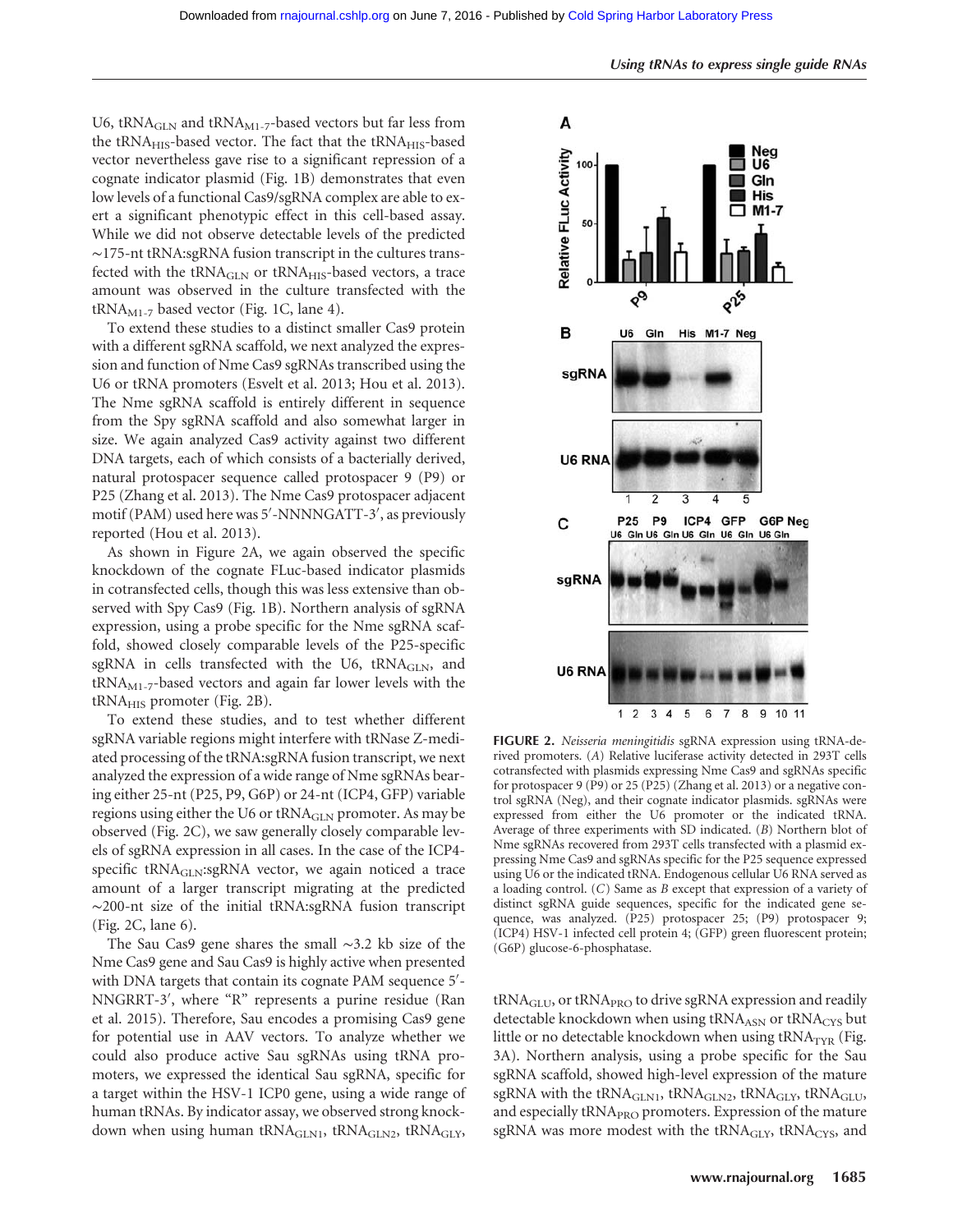

FIGURE 3. Various human tRNAs can be used to express S. aureus Cas9-specific sgRNAs. (A) Relative luciferase activity from 293T cells cotransfected with plasmids expressing the Sau Cas9 protein and sgRNAs specific for the HSV-1 ICP0 gene or a no sgRNA control (Neg), and a cognate ICP0-based indicator plasmid. sgRNAs were expressed using the various human tRNAs indicated. Average of three experiments with SD indicated. (B) Northern blot of Sau sgRNAs recovered from 293T cells transfected with a plasmid expressing Sau Cas9 and an sgRNA specific for HSV-1 ICP0. The sgRNAs were expressed using the indicated human tRNAs. Endogenous cellular U6 RNA served as a loading control. The arrow indicates the predicted location of the mature sgRNA, while the asterisk indicates the unprocessed tRNA:sgRNA fusion transcript. The latter varies in size depending on the size of the tRNA used.  $(C)$  Similar to B, except that this Northern analyzes the expression of sgRNAs transcribed using human  $tRNA<sub>GLM1</sub>$  that are specific for the HSV-1 ICP0 or ICP4 genes or the HBV surface antigen (SA) gene. (D) Northern blot analysis of Sau sgRNAs recovered from 293T cells cotransfected with a plasmid expressing an sgRNA targeting HSV-1 ICP0 from either a U6 or tRNA<sub>GLN1</sub> promoter and a plasmid expressing Sau Cas9 or an empty vector control. Endogenous cellular U6 RNA served as a loading control.

tRNA<sub>ASN</sub> promoters, while the tRNA<sub>TYR</sub> promoter did not give rise to a detectable signal. Interestingly, and in contrast to what was observed with the Spy and Nme sgRNA vectors, we observed a substantial level of the unprocessed ∼175-nt tRNA:sgRNA precursor fusion transcript in all cases.

It seemed possible that the relatively inefficient processing observed with these tRNA:sgRNA expression vectors was due either to the shared variable region of the sgRNA present in all these constructs, which is specific for the HSV-1 ICP0 gene, or represented a more general problem of incompatibility of the scaffold region of Sau Cas9-specific sgRNAs with this RNA processing pathway. To determine if either of these hypotheses was correct, we tested two additional tRNA:sgRNA expression constructs in which the ICP0-specific sequence was replaced with variable regions specific for the HSV-1 ICP4 gene or the surface antigen gene of hepatitis B virus (HBV). As may be observed in Figure 3C, both of these Sau-specific sgRNAs were efficiently released from the tRNA $_{\text{GLN1}}$  moiety by tRNase Z cleavage, and we therefore conclude that it is the ICP0-specific variable region that caused the processing problem seen in Figure 3B. We note that the HSV-1 ICP0-specific variable region used here is very G:C rich (75%  $G + C$ ), and this could certainly inhibit tRNase Z processing by inducing misfolding of the tRNA: sgRNA fusion transcript. The HSV-1 ICP4-specific variable regions used in Figure 2C, lane 6, and Figure 3C, lane 3, are also quite G:C rich (88% and 79%  $G + C$ , respectively) and we again saw a detectable level of the unprocessed tRNA:sgRNA precursor in both cases. In contrast, the other sgRNA variable regions tested generally had lower total levels of G + C and were processed efficiently. Therefore, it appears that high  $(270\%)$  G + C levels should be avoided in the sgRNA variable regions of tRNA:sgRNA fusion transcript expression vectors.

The readily detectable level of the ICP0-specific tRNA: sgRNA fusion transcript noted in Figure 3B,C prompted us to consider that this longer transcript might, in fact, be loaded into the Sau Cas9 protein and thereby stabilized. In fact, sgRNAs transcribed by the U6 promoter in the absence of Cas9 are highly labile and cannot be detected by Northern blot (Fig. 3D, cf. lanes 1 and 2). As expected, the identical ICP0-specific sgRNA, when transcribed by  $tRNA<sub>GIN1</sub>$ , was also rapidly degraded in the absence of the cognate Sau Cas9 protein (Fig. 3D, cf. lanes 3 and 4). Interestingly, instability in the absence of Cas9 was also observed for the longer tRNA:sgRNA precursor transcript, thus demonstrating that Sau Cas9 is able to bind an sgRNA with a long 5′ extension formed by the tRNA moiety. However, we do not presently know whether Cas9 proteins loaded with such an elongated sgRNA are functional.

As the Sau Cas9 protein has not yet been widely used, we also wanted to confirm that cleavage by this endonuclease was occurring at the predicted site located 5′ to the Sau Cas9 PAM sequence 5′ -NNGAGT-3′ used in this plasmid, and that cleavage resulted in the predicted indel mutations after repair by error prone nonhomologous end joining. For this purpose, we used the Surveyor ssDNA-specific nuclease to detect indels in plasmid DNA that was recovered from cells transfected as described in Figure 3A. This DNA was subjected to PCR amplification using primers that generated a 778 bp DNA fragment that encompasses the predicted Sau Cas9 cleavage site. As shown in Supplemental Figure S2, we observed readily detectable levels of the predicted DNA fragments of ∼548 and ∼230 bp upon Surveyor treatment of DNA recovered from cultures cotransfected with the Sau Cas/sgRNA expression vector, but not from the control cultures.

One potential concern with the expression of tRNA: sgRNA fusion transcripts, that are then processed by tRNaseZ to liberate the sgRNA, is that this could result in substantially changed tRNA expression levels, either overexpression of the tRNA used in the expression vector or reduced expression if the level of tRNaseZ available in the cell was saturated. To address this potential concern, we generated lentiviral expression vectors encoding Spy Cas9 and a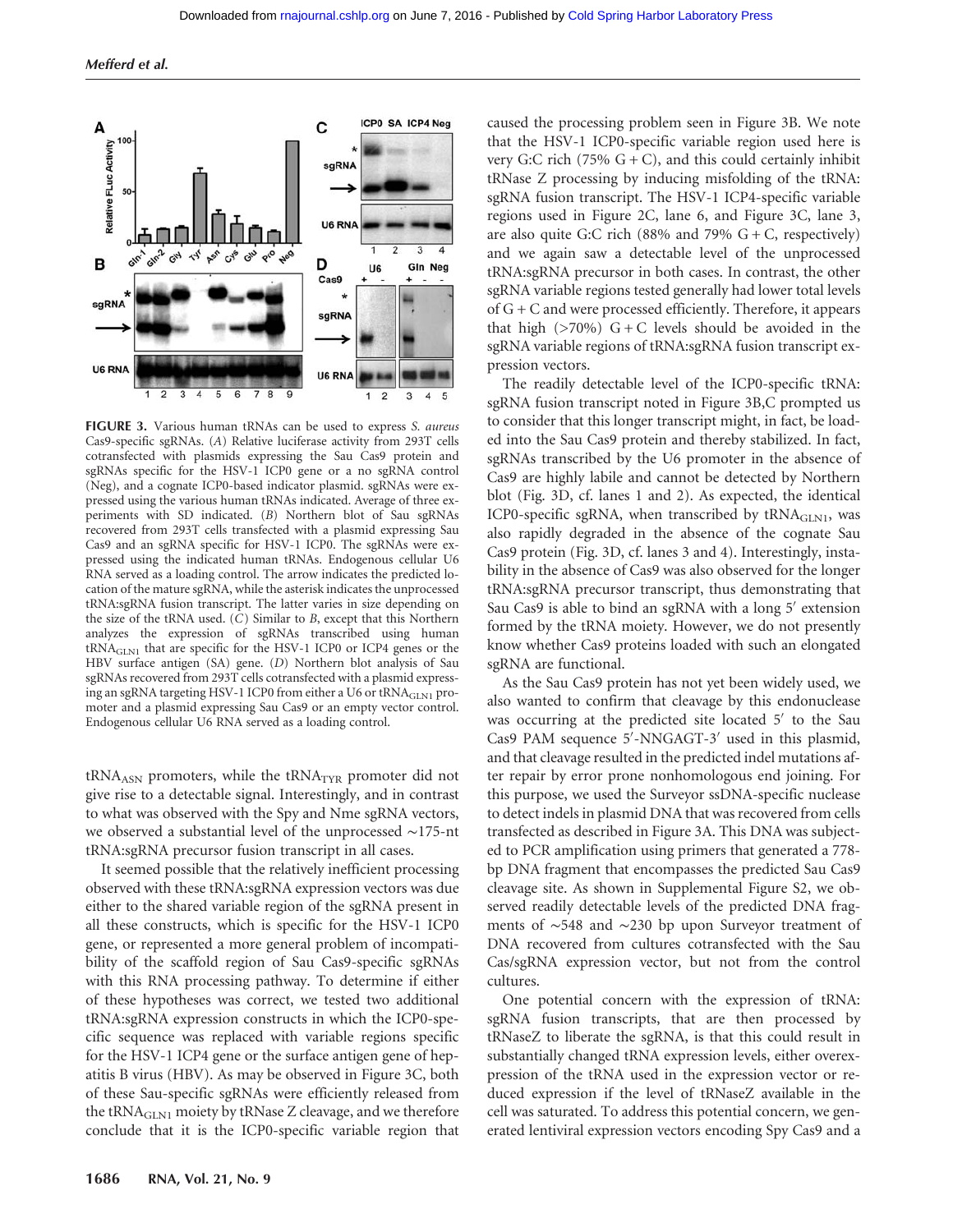puromycin resistance gene as well as an sgRNA transcribed from either the U6 or tRNA<sub>GLN1</sub> promoter. The sgRNA used was specific for the HPV18 E6 gene, as described in Figure 1. After packaging, we transduced 293T cells with each of these lentiviral vectors and selected for puromycin resistance. The resultant polyclonal cell lines were expanded and then transiently transfected with the cognate E6 indicator plasmid to confirm that the sgRNA was expressed at a functional level. As shown in Figure 4A, we indeed observed a specific and comparable reduction in the level of FLuc expression, when compared with the RLuc internal control, in both of the transduced cell lines when compared with control 293T cells. Next, we isolated total small RNA from the two transduced cell lines and used deep sequencing to determine the level of expression of all tRNA species in these cells. The resultant data are presented in Figure 4B as tRNA copies per cell for each of the 20 tRNA families specific for each amino acid, under the assumption that there are a total of ∼2 × 10<sup>6</sup> tRNA molecules per cell (Waldron and Lacroute 1975). As may be observed, we did not detect a significant difference in the expression level of any tRNA, including the glutamine tRNA used to express the sgRNA.

#### **DISCUSSION**

A key current roadblock to the application of CRISPR/Casbased DNA editing technology to the treatment of human disease is the effective and specific delivery of vectors expressing Cas9 and the appropriate sgRNA(s) to the appropriate diseased tissue. While delivery using nanoparticles or other



FIGURE 4. Using a tRNA promoter to express an sgRNA does not perturb endogenous tRNA expression levels. (A) Relative FLuc expression in wild-type 293T cells or transduced 293T cells expressing Spy Cas9 and an sgRNA targeting HPV-18 E6 from either the U6 or tRNA<sub>GLN1</sub> promoter after transfection with an indicator plasmid containing a cognate HPV-18 E6 target sequence. An RLuc expression vector was also cotransfected as an internal control. Average of three independent experiments with SD indicated. (B) Scatterplot of endogenous tRNA expression levels measured by deep sequencing from cells stably transduced with a lentiviral vector expressing Spy Cas9 as well as an sgRNA from either the U6 or tRNA<sub>GLN1</sub> promoter. tRNAs are grouped by families specific for a particular amino acid. Lines represent a twofold change and the arrow points to the gray dot representing the tRNA<sub>GLN</sub> population. For illustrative purposes, this plot assumed there are  $2 \times 10^6$ tRNA molecules per cell (Waldron and Lacroute 1975).

chemical approaches might prove feasible in the future, the only approaches available currently rely on the use of viral vectors. While a number of these exist, AAV stands out as the vector of choice due to its safety and due to the very high titers that can be achieved (Kotterman and Schaffer 2014). However, the small ∼4.4-kb packaging capacity for exogenous DNA represents a major limitation, especially given the large size of both the prototypic Spy Cas9 protein and of the promoters currently used to drive Cas9 and sgRNA expression. Moreover, given the increasing evidence that wild-type Cas9 can cleave a significant number of off-target DNA sequences in human cells (Frock et al. 2015; Tsai et al. 2015; Wang et al. 2015), it appears likely that the clinical use of Cas9 will require the use of a Cas9 nickase programmed by two sgRNAs that direct Cas9 to two closely adjacent targets on opposite strands of the genome, as this approach doubles the target specificity of Cas9 and can totally suppress off-target cleavages (Mali et al. 2013a; Ran et al. 2013; Frock et al. 2015).

Here, we report that the very short, ∼70-bp Pol III promoters present in several wild-type human tRNAs are able to express high levels of functional sgRNAs specific for not only a range of DNA targets but also for not only the Spy Cas9 protein but also the smaller Cas9 proteins encoded by N. meningitidis and S. aureus, which are only ∼3.2 kb in size. Therefore, using tRNA promoters, it is possible to express two full-length sgRNAs using only ∼350 bp of coding space, leaving >800 bp of available space for the Pol II-dependent promoter, NLS, and poly(A) addition site required for Cas9 transcription and function. We therefore believe that, while the larger U6 promoter is fully adequate for the expression of sgRNAs when using plasmids or larger viral vectors, tRNA-derived promoters have the potential to prove invaluable in ongoing efforts to deliver fully active Cas9/sgRNA combinations to cells in vivo using AAV-based vectors. We note that Xie et al. (2015) very recently described the use of the two tRNA processing enzymes RNase P and tRNase Z to facilitate the expression of multiplexed sgRNAs in plant cells. However, this proposed technique does not use tRNA promoters to drive sgRNA transcription and requires two complete tRNAs to define both the 5′ and the 3′ end of each sgRNA, rather than only one tRNA as reported here.

#### MATERIALS AND METHODS

#### CRISPR/Cas9 constructs, tRNA, and sgRNA design

Human tRNA sequences were obtained from the Genomic tRNA database ([http://gtrnadb.ucsc.edu\)](http://gtrnadb.ucsc.edu) and the MHV68 tRNA M1-7 sequence was obtained from Bogerd et al. (2010). To generate tRNA– sgRNA expression constructs, overlapping oligonucleotides were assembled to create a tRNA fused to an sgRNA scaffold and a Pol III termination signal (5′ -AAAAA-3′ ). Between the tRNA and the sgRNA scaffold, BsmBI, BbsI, or BsaI restriction enzyme sites were incorporated to allow for the facile insertion of targeting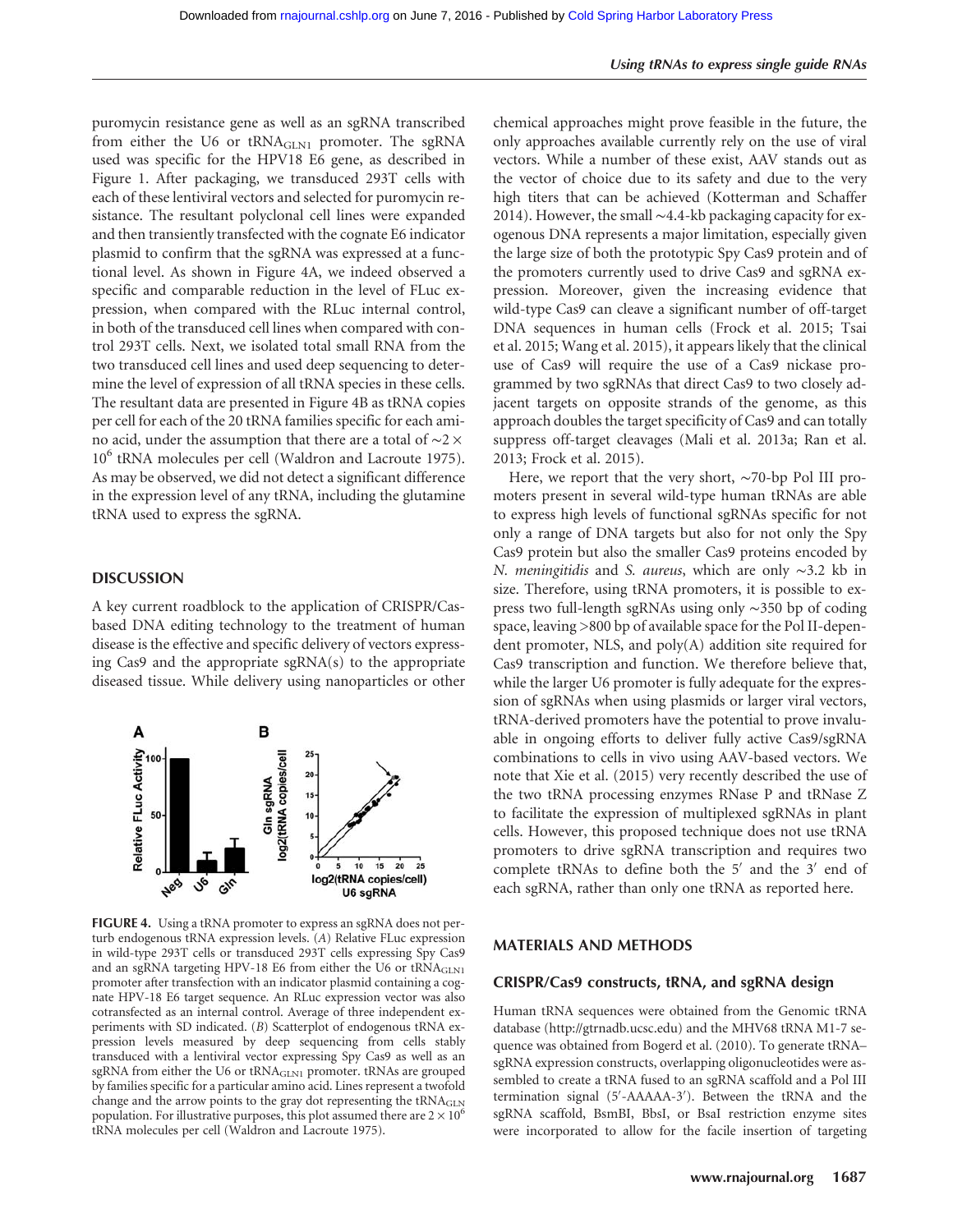sequences. tRNA–sgRNA cassettes were then cloned into the Cas9 expression vectors pCMVSau, pCMVNme, or pX330 (Addgene, plasmid #42230) (Cong et al. 2013). pCMVSau expresses human codon optimized Sau Cas9, linked to a FLAG epitope tag and an NLS, under the control of human cytomegalovirus immediate early (CMV-IE) promoter/enhancer. pCMVNme is identical to pCMVSau except that the Sau Cas9 open reading frame was exchanged for a human codon optimized Nme Cas9 gene (Esvelt et al. 2013; Hou et al. 2013). 5′ to this expression cassette, an sgRNA linked to either a U6 promoter or tRNA was inserted. In the case of Spy Cas9 expression vector pX330 (Cong et al. 2013), the U6 promoter was exchanged for the tRNA–sgRNA cassette.

## Cell culture

293T cells were grown in Dulbecco's modified Eagle medium (DMEM) supplemented with 10% fetal bovine serum, 2 mM antibiotic–antimycotic (Gibco Cell Culture), and 50 µg/mL gentamicin (Life Technologies) at 37°C.

#### Reporter assays

293T cells were plated at  $1.25 \times 10^5$  cells per well in 12-well plates and transfected using the calcium phosphate method (Cullen 1987) with 1 µg of the Cas9/sgRNA expression plasmid, 250 ng of an FLuc-based indicator plasmid, and 10 ng of an RLuc-based control plasmid. Transfected cells were harvested 72-h post-transfection in Passive Lysis Buffer (Promega) and assayed for FLuc and RLuc activity (Promega Dual-Luciferase Reporter Assay System). For the Spy and Nme reporter assays, both a nonspecific sgRNA and an sgRNA specific for the indicator plasmid was included for each tRNA and U6 promoter. Reporter assays for 293T cells stably transduced with lentiviral vectors expressing Cas9 and an sgRNA from either a U6 or tRNA promoter were performed similarly except that cells were only transfected with 50 ng of the FLuc-based indicator plasmid, and 10 ng of an RLuc-based internal control plasmid.

#### Northern blot assays

293T cells were plated at  $5.25 \times 10^6$  cells in 10-cm dishes and transfected with 20 µg of a Cas9/sgRNA expression plasmid using polyethylenimine. Cells were harvested 72-h post-transfection in TRIzol (Life Technologies). Total RNA was isolated and fractionated on a 10% TBE-Urea Gel (Bio-Rad) and then transferred to HyBond-N membrane (Amersham) and UV crosslinked (Stratalinker, Stratagene). Membranes were prehybridized in ExpressHyb (Clontech) and then incubated at  $37^{\circ}$ C with a  $32^{\circ}$ P-end labeled oligonucleotide. Membranes were washed with 2X SSC/0.1% SDS at 37°C and subjected to autoradiography.

#### Surveyor assays

293T cells were plated at  $1.25 \times 10^5$  cells per well in 12-well plates and transfected using calcium phosphate, as described above. Total DNA was extracted at 72 h post-transfection using a DNeasy kit (Qiagen), according to the manufacturer's protocol, and digested with DpnI at 37°C for 1 h to remove input plasmid DNA. The region surrounding the target site on the indicator plasmid was then PCR amplified using the GoTaq cocktail (catalog no. 9PIM300, Promega). Primers used for amplification were as follows: forward primer (5′ -CCAGCTACAGTCGGAAACCATC-3′ ), reverse primer (5′ -GAGGTAGATGAGATGTGACGAAC-3′ ). PCR products were then denatured and reannealed to enable DNA heteroduplex formation as follows: 95°C for 10 min, 95°C–85°C with ramping at −1°C/sec, 85°C–25°C with ramping at −0.25°C/sec, and a hold at 25°C for 1 min. After reannealing, products were treated with Surveyor nuclease and Surveyor enhancer S (Integrated DNA Technologies), according to the manufacturer's protocol, and analyzed on a 2% agarose gel.

### Cell transductions

The Spy Cas9/sgRNA-expressing lentiviral vectors used were based on lentiCRISPR v2 (Sanjana et al. 2014) (Addgene, plasmid #52961), except that the U6 promoter was replaced with a glutamine tRNA. An sgRNA targeting the HPV-18 E6 gene was inserted 3′ to the U6 promoter or the glutamine tRNA. 293T cells  $(2 \times 10^5)$ were transduced with these lentiviral vectors and then selected with puromycin at 1 µg/mL for 72 h after transduction. The resultant polyclonal cell lines were then maintained in media containing puromycin.

#### Deep-sequencing analysis

Total RNA present in the transduced 293T cells was harvested and small RNAs (<250 nt) isolated using a mirVana miRNA isolation kit (Ambion). Small RNAs between ∼50 and 120 nt were further isolated by size fractionating after polyacrylamide gel electrophoresis using 10% Tris–borate–EDTA (TBE)-urea gels (Bio-Rad) followed by electroelution. To ensure the presence of a single 5′ phosphate, the isolated RNAs were dephosphorylated using recombinant shrimp alkaline phosphatase (NEB) in NEB cutsmart buffer. The reaction was heated at 65°C for 5 min and then the RNA molecules were phosphorylated using T4 polynucleotide kinase (NEB) in NEB Ligase Buffer. The reaction was then incubated at 65°C for 20 min. The isolated small RNAs were then processed using a TruSeq small RNA sample preparation kit (Illumina). cDNA was generated as previously described (Flores et al. 2014). Briefly, adapter-ligated RNA was reverse transcribed using SuperScript III (Life Technologies) and amplified using GoTaq green PCR master mix (Promega) with TruSeq 3′ indices. cDNA molecules corresponding to a length of ∼170–240 bp were then isolated by gel electrophoresis and sequenced on an Illumina HiSeq 2000 using a 50-bp single end protocol.

Bioinformatic analyses were completed as follows. Reads were first processed with the FASTX-Toolkit and Bowtie as described previously (Flores et al. 2014). Briefly, reads >15 nt were collapsed into FASTA format with the FASTX-Toolkit [\(http://hannonlab.cshl.edu/](http://hannonlab.cshl.edu/fastx_toolkit/index.html) [fastx\\_toolkit/index.html](http://hannonlab.cshl.edu/fastx_toolkit/index.html)) using the following pipeline: fastq\_quality\_filter –Q 33 | fastq\_to\_fasta –Q 33 | fastx\_clipper -a TruSeq-Index# -l 15 | fastx\_collapser. Note that reads with and without the 3′ adapter were retained. All reads were then subject to alignment using Bowtie v.0.12.7 (Langmead et al. 2009) with the following options: –k 1 (default) –v 1 –best –strata –m 25. The reads were sequentially aligned and filtered to adapter sequences, miRBase v. 20 annotations of miRNA hairpins, (Kozomara and Griffiths-Jones 2014), and finally the human functional RNA database version 3.4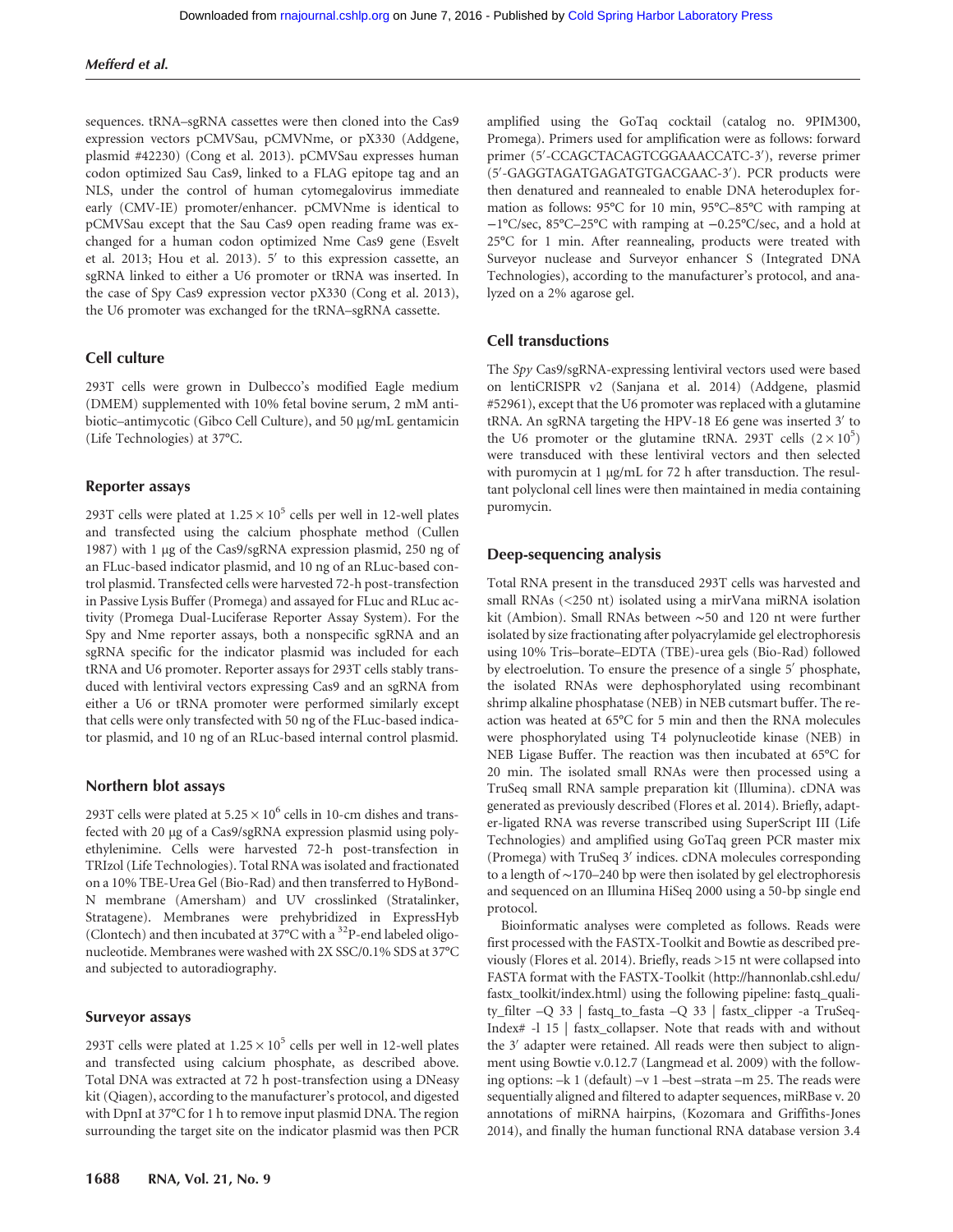(Mituyama et al. 2009). Reads aligning to the fRNAdb were further filtered with in-house Perl scripts. All reads >25 nt aligning to all tRNAs in the fRNAdb were assigned unambiguously to an amino acid group and then summed. These read totals were then normalized both to total reads aligning to the fRNAdb to assess tRNA pool sizes and internally to assess relative pool stoichiometry. As a scaling factor, it was assumed there are  $2 \times 10^6$  tRNA molecules per cell (Waldron and Lacroute 1975).

## DATA DEPOSITION

The raw sequencing data obtained from small RNA deep sequencing have been submitted to the NCBI Gene Expression Omnibus (GEO) [\(http://www.ncbi.nlm.nih.gov/geo/](http://www.ncbi.nlm.nih.gov/geo/)) under accession number GSE69720.

## SUPPLEMENTAL MATERIAL

Supplemental material is available for this article.

## ACKNOWLEDGMENTS

This research was supported in part by the Duke University Center for AIDS Research (CFAR), a National Institutes of Health–funded program (5P30 AI064518), and by grants from the Farrah Fawcett Foundation and F. Hoffman-LaRoche. A.L.M. was supported by T32-CA009111 from the National Institutes of Health.

Received March 4, 2015; accepted June 12, 2015.

#### **REFERENCES**

- Bogerd HP, Karnowski HW, Cai X, Shin J, Pohlers M, Cullen BR. 2010. A mammalian herpesvirus uses noncanonical expression and processing mechanisms to generate viral microRNAs. Mol Cell 37: 135–142.
- Cong L, Ran FA, Cox D, Lin S, Barretto R, Habib N, Hsu PD, Wu X, Jiang W, Marraffini LA, et al. 2013. Multiplex genome engineering using CRISPR/Cas systems. Science 339: 819-823.
- Cox DB, Platt RJ, Zhang F. 2015. Therapeutic genome editing: prospects and challenges. Nat Med 21: 121–131.
- Cullen BR. 1987. Use of eukaryotic expression technology in the functional analysis of cloned genes. Methods Enzymol 152: 684–704.
- Esvelt KM, Mali P, Braff JL, Moosburner M, Yaung SJ, Church GM. 2013. Orthogonal Cas9 proteins for RNA-guided gene regulation and editing. Nat Methods 10: 1116–1121.
- Flores O, Kennedy EM, Skalsky RL, Cullen BR. 2014. Differential RISC association of endogenous human microRNAs predicts their inhibitory potential. Nucleic Acids Res 42: 4629–4639.
- Frock RL, Hu J, Meyers RM, Ho YJ, Kii E, Alt FW. 2015. Genome-wide detection of DNA double-stranded breaks induced by engineered nucleases. Nat Biotechnol 33: 179–186.
- Hou Z, Zhang Y, Propson NE, Howden SE, Chu LF, Sontheimer EJ, Thomson JA. 2013. Efficient genome engineering in human pluripotent stem cells using Cas9 from Neisseria meningitidis. Proc Natl Acad Sci 110: 15644–15649.
- Hsu PD, Lander ES, Zhang F. 2014. Development and applications of CRISPR-Cas9 for genome engineering. Cell 157: 1262–1278.
- Kennedy EM, Kornepati AV, Goldstein M, Bogerd HP, Poling BC, Whisnant AW, Kastan MB, Cullen BR. 2014. Inactivation of the human papillomavirus E6 or E7 gene in cervical carcinoma cells by using a bacterial CRISPR/Cas RNA-guided endonuclease. J Virol 88: 11965–11972.
- Kennedy EM, Bassit LC, Mueller H, Kornepati AVR, Bogerd HP, Nie T, Chatterjee P, Javanbakht H, Schinazi RF, Cullen BR. 2015. Suppression of hepatitis B virus DNA accumulation in chronically infected cells using a bacterial CRISPR/Cas RNA-guided DNA endonuclease. Virology 476: 196–205.
- Kotterman MA, Schaffer DV. 2014. Engineering adeno-associated viruses for clinical gene therapy. Nat Rev Genet 15: 445–451.
- Kozomara A, Griffiths-Jones S. 2014. miRBase: annotating high confidence microRNAs using deep sequencing data. Nucleic Acids Res 42: D68–D73.
- Langmead B, Trapnell C, Pop M, Salzberg SL. 2009. Ultrafast and memory-efficient alignment of short DNA sequences to the human genome. Genome Biol 10: R25.
- Mali P, Aach J, Stranges PB, Esvelt KM, Moosburner M, Kosuri S, Yang L, Church GM. 2013a. CAS9 transcriptional activators for target specificity screening and paired nickases for cooperative genome engineering. Nat Biotechnol 31: 833–838.
- Mali P, Yang L, Esvelt KM, Aach J, Guell M, DiCarlo JE, Norville JE, Church GM. 2013b. RNA-guided human genome engineering via Cas9. Science 339: 823–826.
- Mituyama T, Yamada K, Hattori E, Okida H, Ono Y, Terai G, Yoshizawa A, Komori T, Asai K. 2009. The functional RNA database 3.0: databases to support mining and annotation of functional RNAs. Nucleic Acids Res 37: D89–D92.
- Ran FA, Hsu PD, Lin CY, Gootenberg JS, Konermann S, Trevino AE, Scott DA, Inoue A, Matoba S, Zhang Y, et al. 2013. Double nicking by RNA-guided CRISPR Cas9 for enhanced genome editing specificity. Cell 154: 1380–1389.
- Ran FA, Cong L, Yan WX, Scott DA, Gootenberg JS, Kriz AJ, Zetsche B, Shalem O, Wu X, Makarova KS, et al. 2015. In vivo genome editing using Staphylococcus aureus Cas9. Nature 520: 186–191.
- Sanjana NE, Shalem O, Zhang F. 2014. Improved vectors and genomewide libraries for CRISPR screening. Nat Methods 11: 783–784.
- Swiech L, Heidenreich M, Banerjee A, Habib N, Li Y, Trombetta J, Sur M, Zhang F. 2015. In vivo interrogation of gene function in the mammalian brain using CRISPR-Cas9. Nat Biotechnol 33: 102–106.
- Tsai SQ, Zheng Z, Nguyen NT, Liebers M, Topkar VV, Thapar V, Wyvekens N, Khayter C, Iafrate AJ, Le LP, et al. 2015. GUIDE-seq enables genome-wide profiling of off-target cleavage by CRISPR-Cas nucleases. Nat Biotechnol 33: 187–197.
- Waldron C, Lacroute F. 1975. Effect of growth rate on the amounts of ribosomal and transfer ribonucleic acids in yeast. J Bacteriol 122: 855–865.
- Wang X, Wang Y, Wu X, Wang J, Wang Y, Qiu Z, Chang T, Huang H, Lin RJ, Yee JK. 2015. Unbiased detection of off-target cleavage by CRISPR-Cas9 and TALENs using integrase-defective lentiviral vectors. Nat Biotechnol 33: 175–178.
- Xie K, Minkenberg B, Yang Y. 2015. Boosting CRISPR/Cas9 multiplex editing capability with the endogenous tRNA-processing system. Proc Natl Acad Sci 112: 3570–3575.
- Zhang Y, Heidrich N, Ampattu BJ, Gunderson CW, Seifert HS, Schoen C, Vogel J, Sontheimer EJ. 2013. Processing-independent CRISPR RNAs limit natural transformation in Neisseria meningitidis. Mol Cell 50: 488–503.